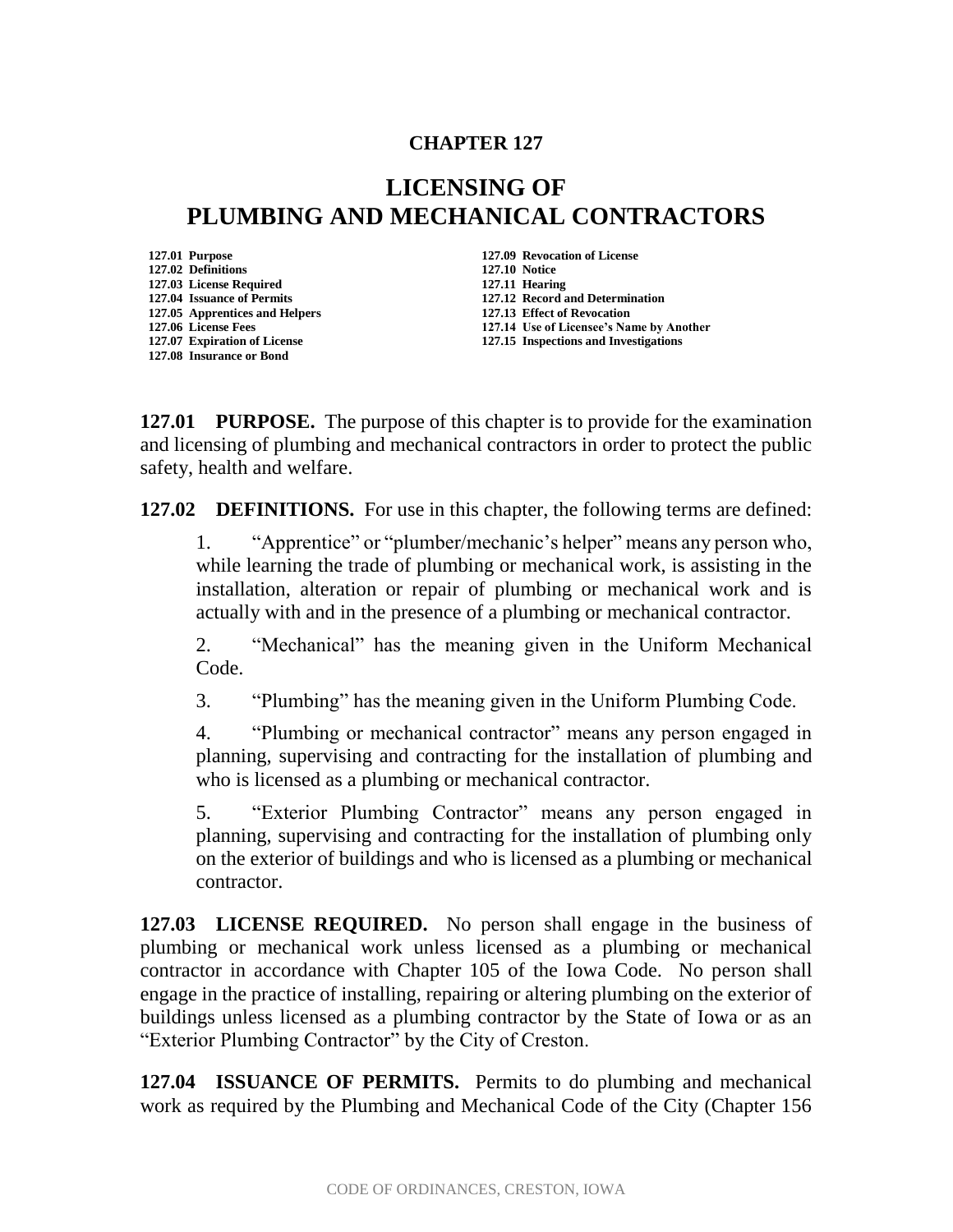of this Code of Ordinances) shall be issued only to plumbing or mechanical contractors licensed by the City. However, any permit required by the Plumbing and Mechanical Code may be issued to the owner of a single-family dwelling used exclusively for living purposes, to do any work regulated by the Plumbing and Mechanical Code in that dwelling, including the usual accessory buildings located on the same lot as the dwelling, provided that the dwelling will be occupied by the owner, that the owner appears before the City Building Inspector and shows competency to do the specific work for which the owner desires a permit, and that the owner personally shall purchase all materials and perform all labor in connection with the work. All work done in accordance with this exception must meet all the requirements of the Plumbing and Mechanical Code and shall be inspected like other work.

**127.05 APPRENTICES AND HELPERS.** Apprentices and helpers employed to assist a City licensed plumbing contractor to do exterior work need not be licensed, provided, however, that such apprentices and helpers perform their work under the direct supervision of a licensed plumbing contractor.

**127.06 LICENSE FEES.** Any person who desires to be licensed as an exterior plumbing contractor shall make a written, signed application to the Clerk on forms provided by the Building Department. The annual license fee shall be paid to the Clerk and the amount shall be established by resolution of the Council. The license fees shall be used for the payment of the costs of issuing such licenses and the enforcement of this chapter.

*(Ord. 16-169 – Aug. 16 Supp.)*

**127.07 EXPIRATION OF LICENSE.** All licenses shall expire on June 30 and shall be renewed annually upon application of the licensee and payment of the license fee to the Clerk. Any license not renewed prior to July 31 shall expire on July 31.

**127.08 INSURANCE OR BOND.** Any person who has been issued a license as an exterior plumbing contractor shall execute and deposit with the Clerk a bond in the sum of \$100,000.00 or insurance certificate with sureties approved by the Clerk and Mayor. This bond or insurance is to be held as surety that the licensee will fulfill these conditions:

1. All exterior plumbing performed by the licensee or under his or her supervision shall be performed in accordance with the provisions of the Plumbing Code of the City.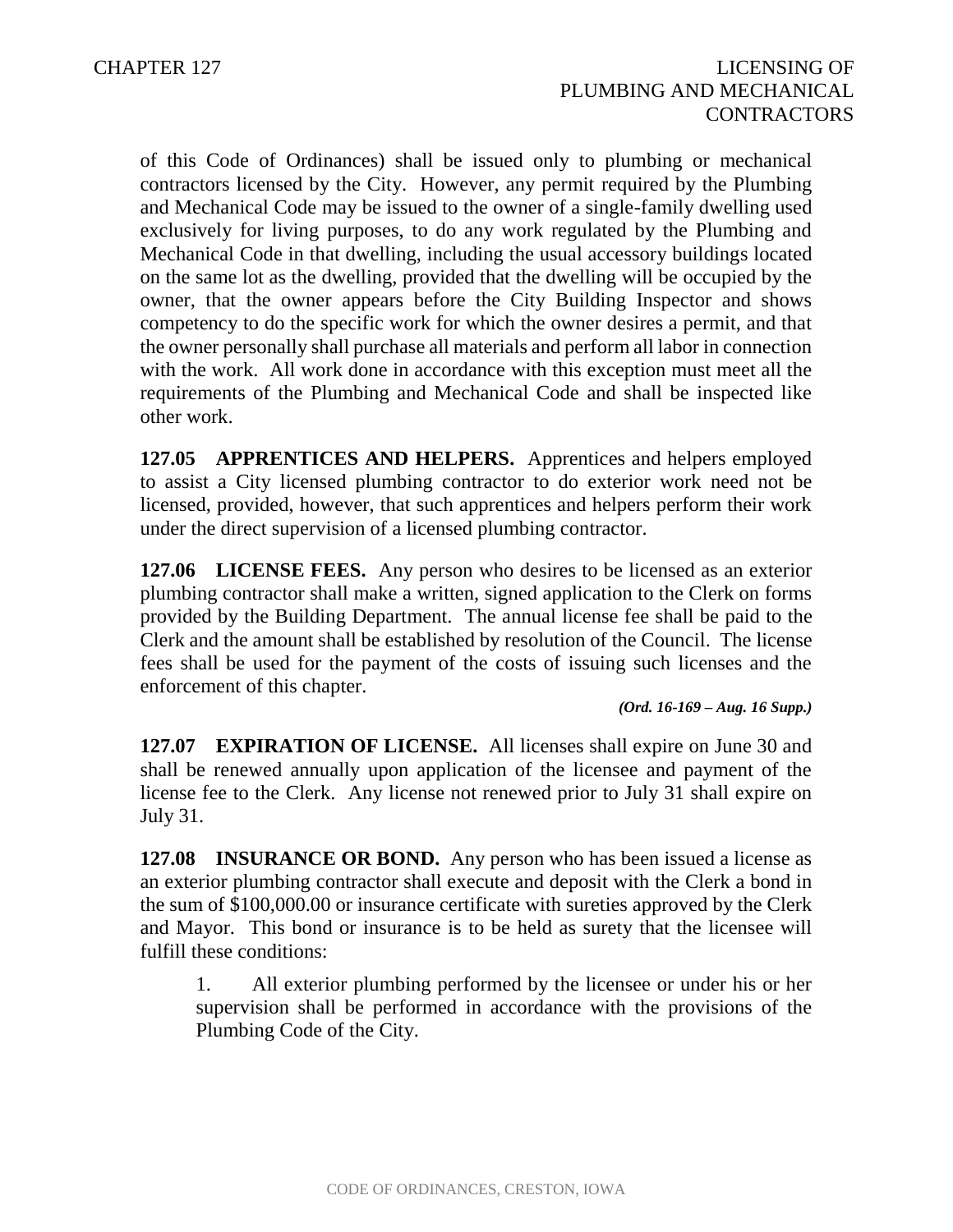2. He or she will pay all fines and penalties imposed upon the contractor or person working under his or her supervision for violation of this chapter or the Plumbing Code.

3. The City shall be held free from any liability sustained by reason of the negligence or incompetence of such exterior plumbing contractor or other person working under his or her supervision.

4. The contractor shall indemnify the City for work done by the City to correct any condition during excavation or backfilling, including safety measures required therefor.

**127.09 REVOCATION OF LICENSE.** After notice and hearing, the Council may revoke any exterior plumbing license issued under this chapter for the following reasons:

1. Fraudulent Statements. The licensee has made fraudulent statements in the application for the license or in the conduct of the business.

2. Violation of Law. The licensee has violated this chapter or the Plumbing Code or has otherwise conducted the business in an unlawful manner.

3. Endangered Public Welfare, Health or Safety. The licensee has conducted the business in such manner as to endanger the public welfare or safety.

**127.10 NOTICE.** The Clerk shall send a notice to the licensee at the licensee's local address or hand deliver the notice not less than ten (10) days before the date set for a hearing on the possible revocation of a license. Such notice shall contain particulars of the complaints against the licensee, the ordinance provisions or State statutes allegedly violated, and the date, time and place for hearing on the matter.

**127.11 HEARING.** The Council shall conduct a hearing at which both the licensee and any complainants shall be present to determine the truth of the facts alleged in the complaint and notice. The licensee shall have the right to be represented by counsel, to testify and present witnesses in his or her own behalf, and to cross-examine adverse witnesses. Should the licensee, or authorized representative, fail to appear without good cause, the Council may proceed to a determination of the complaint.

**127.12 RECORD AND DETERMINATION.** The Council shall make and record findings of fact and conclusions of law, and shall revoke a license only when